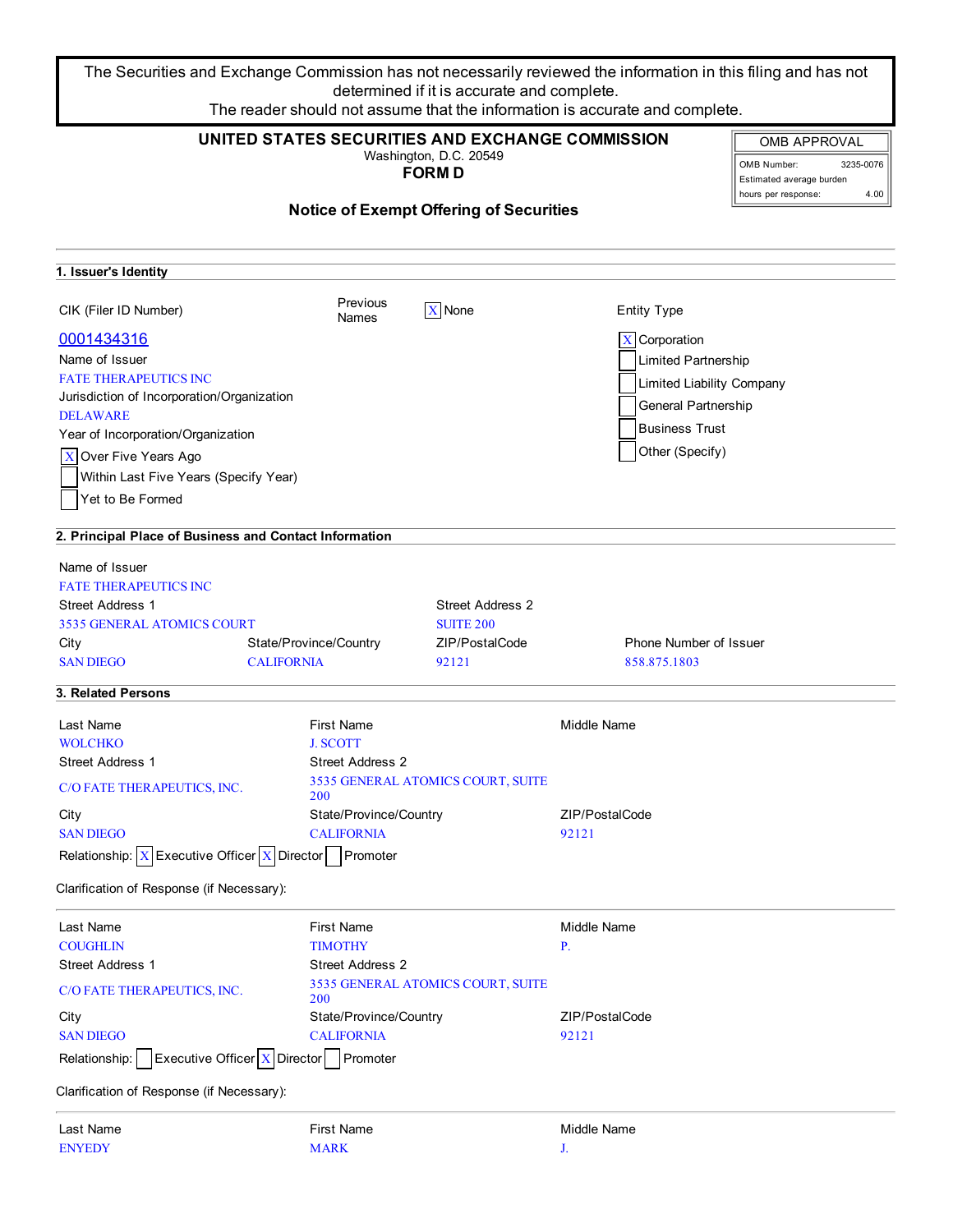| Street Address 1                                         | <b>Street Address 2</b>                         |                    |  |
|----------------------------------------------------------|-------------------------------------------------|--------------------|--|
| C/O FATE THERAPEUTICS, INC.                              | 3535 GENERAL ATOMICS COURT, SUITE               |                    |  |
| City                                                     | 200<br>State/Province/Country                   | ZIP/PostalCode     |  |
| <b>SAN DIEGO</b>                                         | <b>CALIFORNIA</b>                               | 92121              |  |
| Executive Officer $X$ Director Promoter<br>Relationship: |                                                 |                    |  |
|                                                          |                                                 |                    |  |
| Clarification of Response (if Necessary):                |                                                 |                    |  |
| Last Name                                                | <b>First Name</b>                               | <b>Middle Name</b> |  |
| <b>EPSTEIN</b>                                           | <b>ROBERT</b>                                   | S.                 |  |
| <b>Street Address 1</b>                                  | <b>Street Address 2</b>                         |                    |  |
| C/O FATE THERAPEUTICS, INC.                              | 3535 GENERAL ATOMICS COURT, SUITE<br><b>200</b> |                    |  |
| City                                                     | State/Province/Country                          | ZIP/PostalCode     |  |
| <b>SAN DIEGO</b>                                         | <b>CALIFORNIA</b>                               | 92121              |  |
| Executive Officer $X$ Director Promoter<br>Relationship: |                                                 |                    |  |
| Clarification of Response (if Necessary):                |                                                 |                    |  |
| Last Name                                                | <b>First Name</b>                               | <b>Middle Name</b> |  |
| <b>MENDLEIN</b>                                          | JOHN                                            |                    |  |
| <b>Street Address 1</b>                                  | <b>Street Address 2</b>                         |                    |  |
| C/O FATE THERAPEUTICS, INC.                              | 3535 GENERAL ATOMICS COURT, SUITE<br><b>200</b> |                    |  |
| City                                                     | State/Province/Country                          | ZIP/PostalCode     |  |
| <b>SAN DIEGO</b>                                         | <b>CALIFORNIA</b>                               | 92121              |  |
| Executive Officer $X$ Director Promoter<br>Relationship: |                                                 |                    |  |
| Clarification of Response (if Necessary):                |                                                 |                    |  |
| Last Name                                                | <b>First Name</b>                               | <b>Middle Name</b> |  |
| <b>NASHAT</b>                                            | AMIR                                            |                    |  |
| <b>Street Address 1</b>                                  | <b>Street Address 2</b>                         |                    |  |
| C/O FATE THERAPEUTICS, INC.                              | 3535 GENERAL ATOMICS COURT, SUITE<br>200        |                    |  |
| City                                                     | State/Province/Country                          | ZIP/PostalCode     |  |
| <b>SAN DIEGO</b>                                         | <b>CALIFORNIA</b>                               | 92121              |  |
| Executive Officer $X$ Director Promoter<br>Relationship: |                                                 |                    |  |
| Clarification of Response (if Necessary):                |                                                 |                    |  |
| Last Name                                                | <b>First Name</b>                               | <b>Middle Name</b> |  |
| <b>RASTETTER</b>                                         | <b>WILLIAM</b>                                  |                    |  |
| Street Address 1                                         | Street Address 2                                |                    |  |
| C/O FATE THERAPEUTICS, INC.                              | 3535 GENERAL ATOMICS COURT, SUITE<br>200        |                    |  |
| City                                                     | State/Province/Country                          | ZIP/PostalCode     |  |
| <b>SAN DIEGO</b>                                         | <b>CALIFORNIA</b>                               | 92121              |  |
| Executive Officer $X$ Director Promoter<br>Relationship: |                                                 |                    |  |
| Clarification of Response (if Necessary):                |                                                 |                    |  |
| Last Name                                                | <b>First Name</b>                               | Middle Name        |  |
| <b>ABBOT</b>                                             | <b>STEWART</b>                                  |                    |  |
| <b>Street Address 1</b>                                  | <b>Street Address 2</b>                         |                    |  |
| C/O FATE THERAPEUTICS, INC.                              | 3535 GENERAL ATOMICS COURT, SUITE<br><b>200</b> |                    |  |
| City                                                     | State/Province/Country                          | ZIP/PostalCode     |  |
| <b>SAN DIEGO</b>                                         | <b>CALIFORNIA</b>                               | 92121              |  |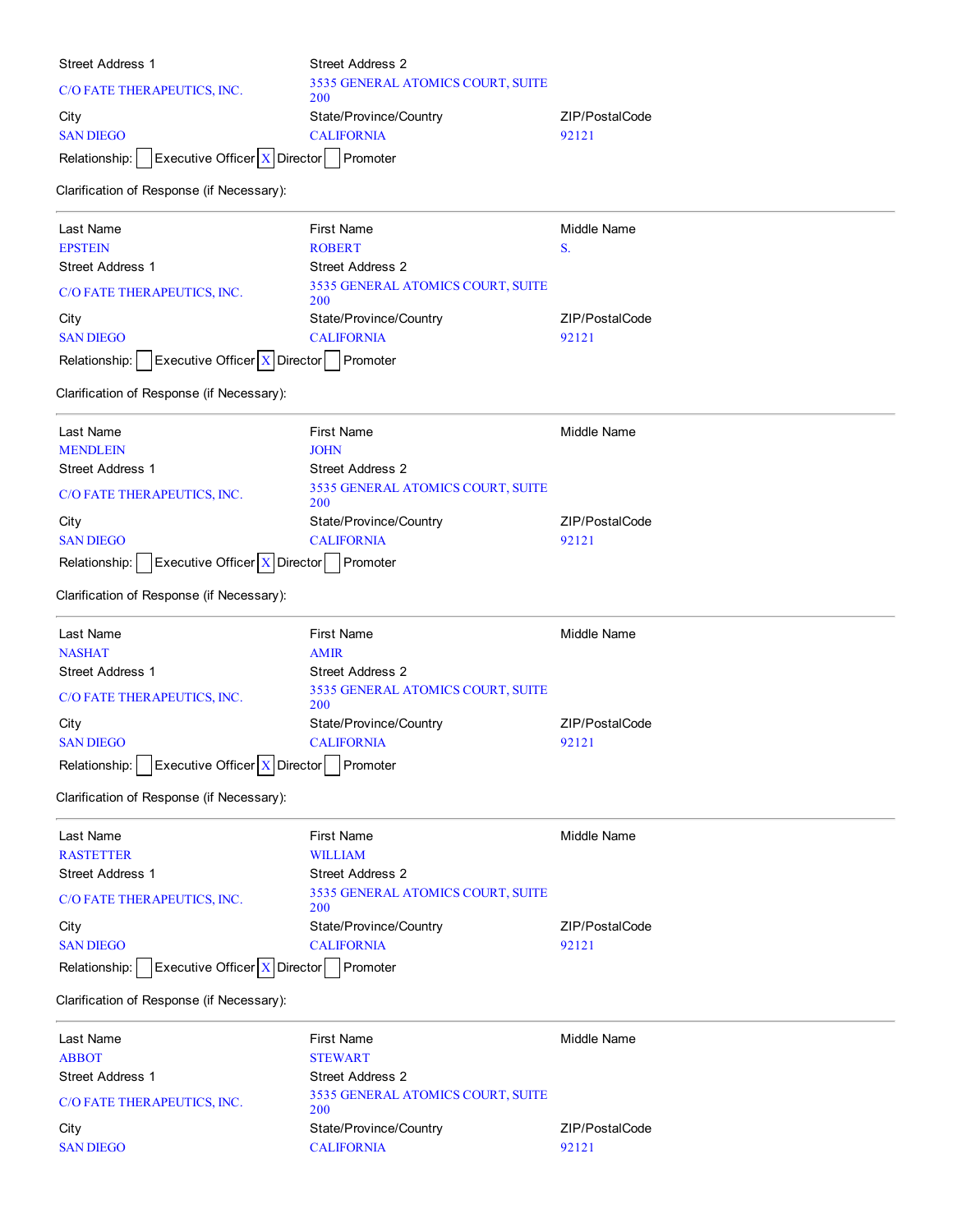# Relationship:  $\boxed{\textbf{X}}$  Executive Officer Director Promoter

Clarification of Response (if Necessary):

| Last Name                                               | <b>First Name</b>                               | Middle Name    |
|---------------------------------------------------------|-------------------------------------------------|----------------|
| <b>SHOEMAKER</b>                                        | <b>DANIEL</b>                                   | D.             |
| <b>Street Address 1</b>                                 | <b>Street Address 2</b>                         |                |
| C/O FATE THERAPEUTICS, INC.                             | 3535 GENERAL ATOMICS COURT, SUITE<br><b>200</b> |                |
| City                                                    | State/Province/Country                          | ZIP/PostalCode |
| <b>SAN DIEGO</b>                                        | <b>CALIFORNIA</b>                               | 92121          |
| Relationship: $\boxed{X}$ Executive Officer<br>Director | Promoter                                        |                |

Clarification of Response (if Necessary):

| Last Name                                              | <b>First Name</b>                        | Middle Name    |
|--------------------------------------------------------|------------------------------------------|----------------|
| <b>TAHL</b>                                            | <b>CINDY</b>                             |                |
| <b>Street Address 1</b>                                | <b>Street Address 2</b>                  |                |
| C/O FATE THERAPEUTICS, INC.                            | 3535 GENERAL ATOMICS COURT, SUITE<br>200 |                |
| City                                                   | State/Province/Country                   | ZIP/PostalCode |
| <b>SAN DIEGO</b>                                       | <b>CALIFORNIA</b>                        | 92121          |
| Relationship: $X$ Executive Officer<br><b>Director</b> | Promoter                                 |                |

Clarification of Response (if Necessary):

| Last Name                                                               | <b>First Name</b>                               | Middle Name    |  |  |
|-------------------------------------------------------------------------|-------------------------------------------------|----------------|--|--|
| <b>STORGARD</b>                                                         | <b>CHRIS</b>                                    |                |  |  |
| <b>Street Address 1</b>                                                 | Street Address 2                                |                |  |  |
| C/O FATE THERAPEUTICS, INC.                                             | <b>3535 GENERAL ATOMICS COURT, SUITE</b><br>200 |                |  |  |
| City                                                                    | State/Province/Country                          | ZIP/PostalCode |  |  |
| <b>SAN DIEGO</b>                                                        | <b>CALIFORNIA</b>                               | 92121          |  |  |
| Relationship: $\boxed{\text{X}}$ Executive Officer Director<br>Promoter |                                                 |                |  |  |
| Clarification of Response (if Necessary):                               |                                                 |                |  |  |

**4. Industry Group**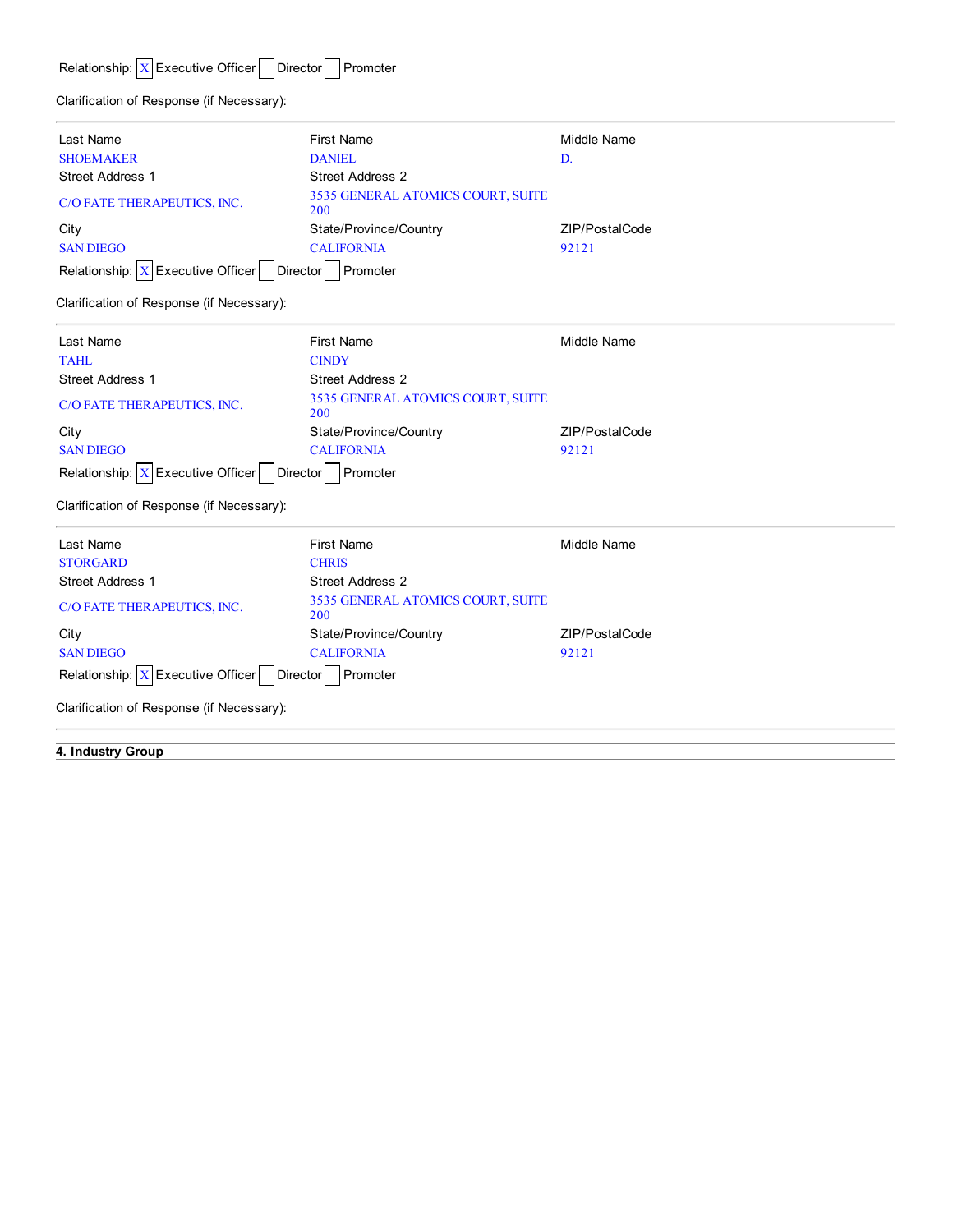| Agriculture                                                | <b>Health Care</b>                  | Retailing                 |
|------------------------------------------------------------|-------------------------------------|---------------------------|
| <b>Banking &amp; Financial Services</b>                    | Biotechnology<br>$\mathbf{X}$       | Restaurants               |
| <b>Commercial Banking</b>                                  | Health Insurance                    | Technology                |
| Insurance                                                  | Hospitals & Physicians              | Computers                 |
| Investing                                                  | Pharmaceuticals                     | Telecommunications        |
| <b>Investment Banking</b>                                  | Other Health Care                   |                           |
| Pooled Investment Fund                                     |                                     | Other Technology          |
| Is the issuer registered as<br>an investment company under | Manufacturing<br><b>Real Estate</b> | Travel                    |
| the Investment Company<br>Act of 1940?                     | Commercial                          | Airlines & Airports       |
| Yes<br>No                                                  |                                     | Lodging & Conventions     |
| Other Banking & Financial Services                         | Construction                        | Tourism & Travel Services |
| <b>Business Services</b>                                   | <b>REITS &amp; Finance</b>          | <b>Other Travel</b>       |
| Energy                                                     | Residential                         | Other                     |
| Coal Mining                                                | <b>Other Real Estate</b>            |                           |
| <b>Electric Utilities</b>                                  |                                     |                           |
| <b>Energy Conservation</b>                                 |                                     |                           |
| <b>Environmental Services</b>                              |                                     |                           |
| Oil & Gas                                                  |                                     |                           |
| Other Energy                                               |                                     |                           |
|                                                            |                                     |                           |

### **5. Issuer Size**

| Revenue Range                   | 0R | Aggregate Net Asset Value Range |
|---------------------------------|----|---------------------------------|
| No Revenues                     |    | No Aggregate Net Asset Value    |
| $$1 - $1,000,000$               |    | $$1 - $5,000,000$               |
| $$1,000,001 - $5,000,000$       |    | \$5,000,001 - \$25,000,000      |
| $$5,000,001 - $25,000,000$      |    | \$25,000,001 - \$50,000,000     |
| \$25,000.001 -<br>\$100,000,000 |    | \$50,000,001 - \$100,000,000    |
| Over \$100,000,000              |    | Over \$100,000,000              |
| <b>X</b> Decline to Disclose    |    | Decline to Disclose             |
| Not Applicable                  |    | Not Applicable                  |

## **6. Federal Exemption(s) and Exclusion(s) Claimed (select all that apply)**

|                                         | Investment Company Act Section 3(c) |                  |
|-----------------------------------------|-------------------------------------|------------------|
| Rule 504(b)(1) (not (i), (ii) or (iii)) | Section 3(c)(1)                     | Section 3(c)(9)  |
| Rule 504 (b)(1)(i)                      | Section 3(c)(2)                     | Section 3(c)(10) |
| Rule 504 (b)(1)(ii)                     |                                     |                  |
| Rule 504 (b)(1)(iii)                    | Section $3(c)(3)$                   | Section 3(c)(11) |
| <b>Rule 505</b>                         | Section 3(c)(4)                     | Section 3(c)(12) |
| Rule 506(b)                             | Section 3(c)(5)                     | Section 3(c)(13) |
| Rule 506(c)                             | Section 3(c)(6)                     | Section 3(c)(14) |
| Securities Act Section 4(a)(5)          |                                     |                  |
|                                         | Section 3(c)(7)                     |                  |

## **7. Type of Filing**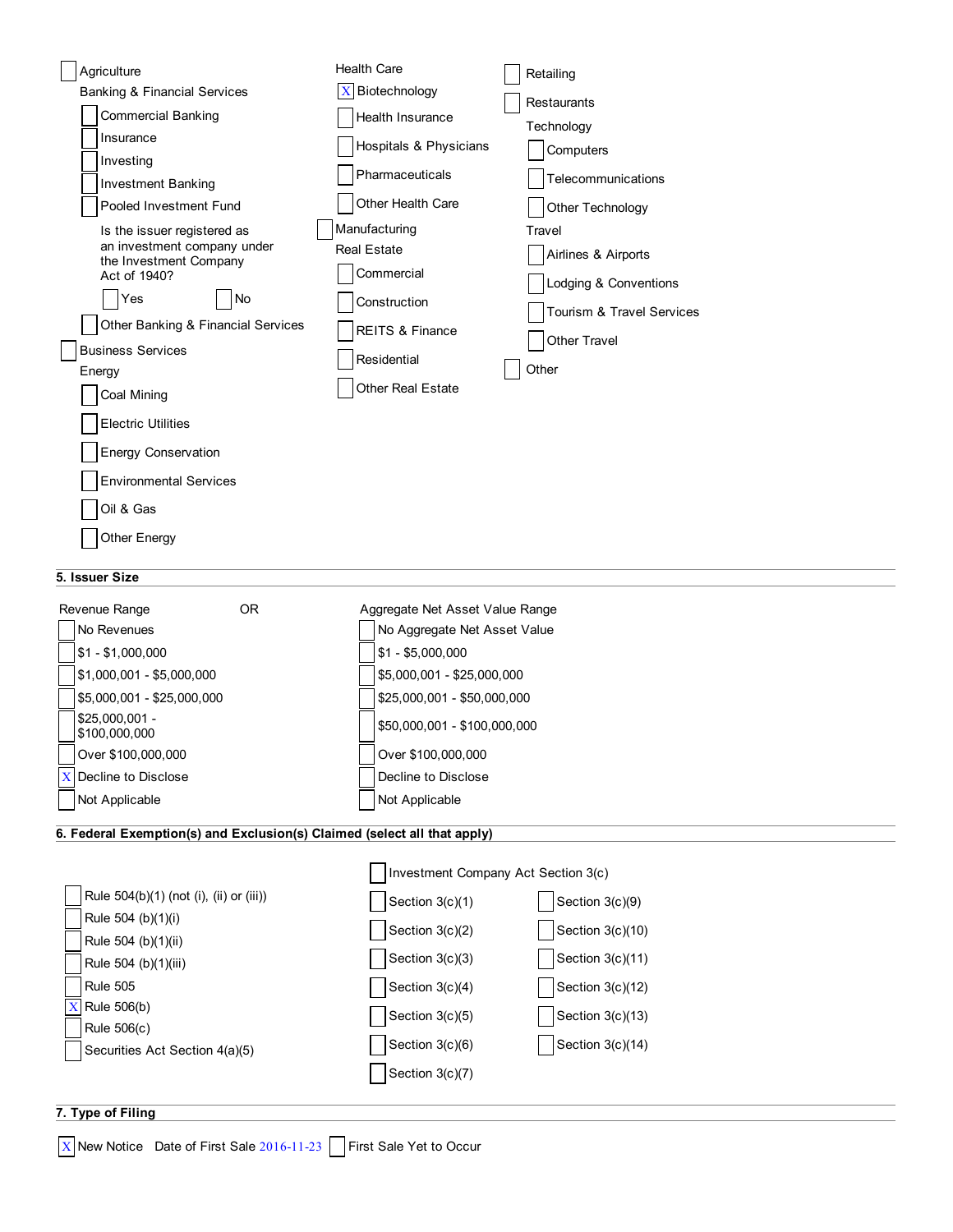| 8. Duration of Offering                                                                                                                                                                                                  |                                                   |                        |
|--------------------------------------------------------------------------------------------------------------------------------------------------------------------------------------------------------------------------|---------------------------------------------------|------------------------|
| Does the Issuer intend this offering to last more than one year?                                                                                                                                                         | $Yes$ $X$ No                                      |                        |
| 9. Type(s) of Securities Offered (select all that apply)                                                                                                                                                                 |                                                   |                        |
| $X$ Equity                                                                                                                                                                                                               | Pooled Investment Fund Interests                  |                        |
| Debt                                                                                                                                                                                                                     | <b>Tenant-in-Common Securities</b>                |                        |
| Option, Warrant or Other Right to Acquire Another Security<br>Security to be Acquired Upon Exercise of Option, Warrant or Other                                                                                          | <b>Mineral Property Securities</b>                |                        |
| <b>Right to Acquire Security</b>                                                                                                                                                                                         | Other (describe)                                  |                        |
| 10. Business Combination Transaction                                                                                                                                                                                     |                                                   |                        |
| Is this offering being made in connection with a business combination transaction, such as a<br>merger, acquisition or exchange offer?                                                                                   | Yes $X$ No                                        |                        |
| Clarification of Response (if Necessary):                                                                                                                                                                                |                                                   |                        |
| 11. Minimum Investment                                                                                                                                                                                                   |                                                   |                        |
| Minimum investment accepted from any outside investor \$0 USD                                                                                                                                                            |                                                   |                        |
| 12. Sales Compensation                                                                                                                                                                                                   |                                                   |                        |
| Recipient                                                                                                                                                                                                                | Recipient CRD Number<br>None                      |                        |
| <b>LEERINK PARTNERS LLC</b>                                                                                                                                                                                              | 39011                                             |                        |
| (Associated) Broker or Dealer $X$ None                                                                                                                                                                                   | (Associated) Broker or Dealer CRD Number $X$ None |                        |
| None                                                                                                                                                                                                                     | None                                              |                        |
| <b>Street Address 1</b>                                                                                                                                                                                                  | <b>Street Address 2</b>                           |                        |
| ATTENTION: GENERAL COUNSEL                                                                                                                                                                                               | 1 FEDERAL STREET, 37TH FLOOR                      |                        |
| City                                                                                                                                                                                                                     | State/Province/Country<br><b>MASSACHUSETTS</b>    | <b>ZIP/Postal Code</b> |
| <b>BOSTON</b><br>State(s) of Solicitation (select all that apply)<br><b>X</b> All States<br>Check "All States" or check individual States                                                                                | Foreign/non-US                                    | 02110                  |
| 13. Offering and Sales Amounts                                                                                                                                                                                           |                                                   |                        |
|                                                                                                                                                                                                                          |                                                   |                        |
| \$56,749,988 USD or<br>Indefinite<br><b>Total Offering Amount</b>                                                                                                                                                        |                                                   |                        |
| <b>Total Amount Sold</b><br>\$56,749,988 USD                                                                                                                                                                             |                                                   |                        |
| $$0$ USD or<br>Indefinite<br>Total Remaining to be Sold                                                                                                                                                                  |                                                   |                        |
| Clarification of Response (if Necessary):                                                                                                                                                                                |                                                   |                        |
| 14. Investors                                                                                                                                                                                                            |                                                   |                        |
| Select if securities in the offering have been or may be sold to persons who do not qualify as accredited investors, and<br>enter the number of such non-accredited investors who already have invested in the offering. |                                                   |                        |
| Regardless of whether securities in the offering have been or may be sold to persons who do not qualify as accredited<br>investors, enter the total number of investors who already have invested in the offering:       |                                                   |                        |
| 15. Sales Commissions & Finder's Fees Expenses                                                                                                                                                                           |                                                   |                        |
| Provide separately the amounts of sales commissions and finders fees expenses, if any. If the amount of an expenditure is not known, provide an<br>estimate and check the box next to the amount.                        |                                                   |                        |
| Sales Commissions \$1,664,999 USD<br>Estimate                                                                                                                                                                            |                                                   |                        |
| <b>Finders' Fees</b><br>Estimate<br>$$0$ USD                                                                                                                                                                             |                                                   |                        |

Clarification of Response (if Necessary):

Amendment